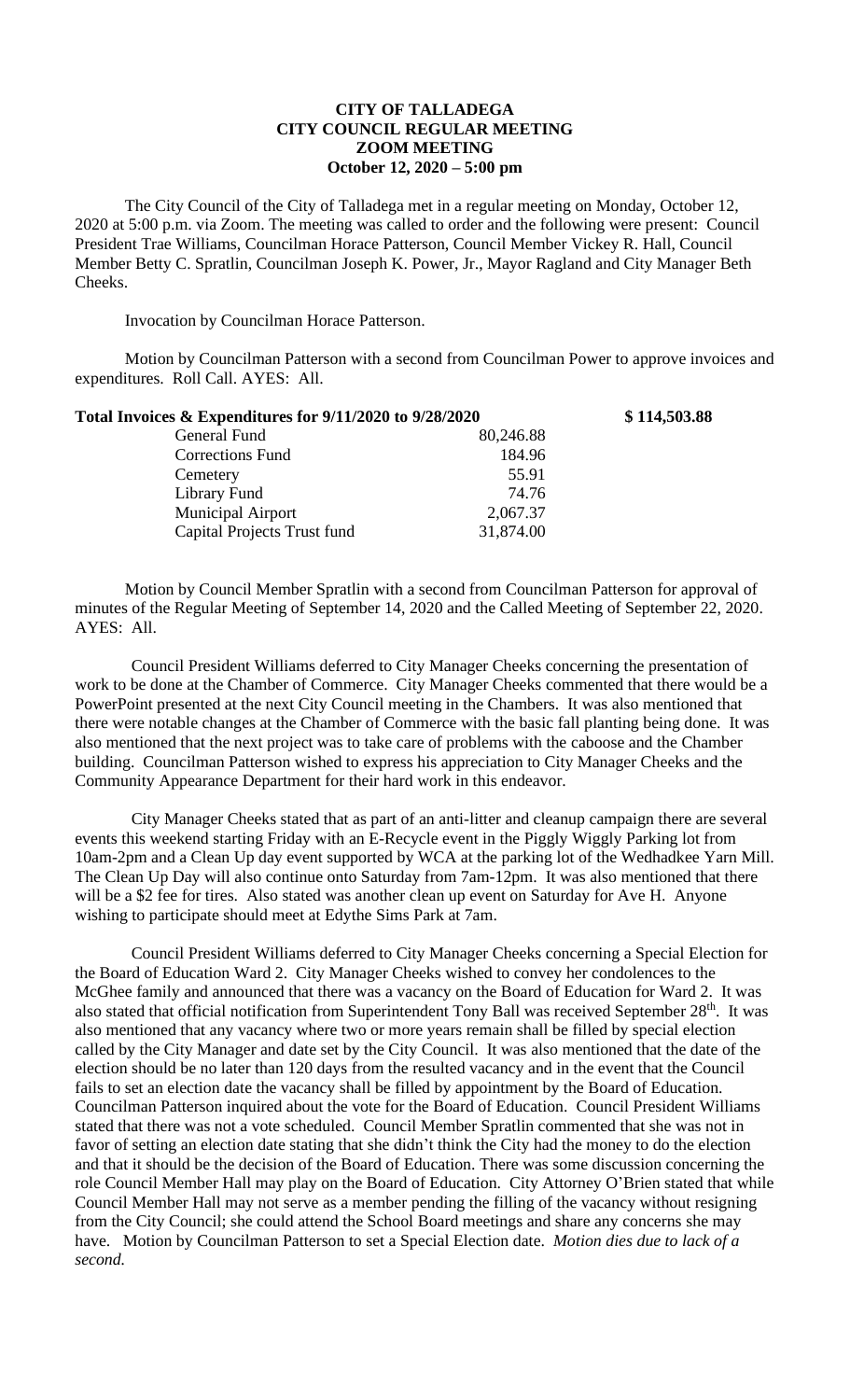**Ordinance #1882 –** approval of the Zoning Ordinance for the City of Talladega

Motion by Councilman Patterson with a second from Council President Williams for the Reading of the Heading Only of Ordinance #1882. Roll Call. AYES: All.

CITY OF TALLADEGA ZONING ORDINANCE. THIS ORDINANCE SUPERSEDES AND REPLACES ORDINANCE NO. 1120

Motion by Councilman Patterson with a second from Council Member Hall for Immediate Consideration of Ordinance #1882. Roll Call. AYES: All.

Motion by Council Member Spratlin with a second from Councilman Patterson for the Adoption of Ordinance #1882. Roll Call. AYES: All.

There was some discussion concerning Ordinance #1883. Councilman Power commented that the amended budget revenue is overstated by \$1.2 million and the expenses are also overstated by \$1.2 million for the Water Department due to the depreciation amount. City Manager Cheeks commented that the auditors plan to make a statement at the next meeting.

**Ordinance #1883** approval of the amended budget for FY2020

Motion by Councilman Patterson with a second from Council President Williams for the Reading of the Heading Only of Ordinance #1883. Roll Call. AYES: All.

AN ORDINANCE AMENDING THE OFFICIAL ANNUAL BUDGET FOR THE CITY OF TALLADEGA, ALABAMA, FOR THE FISCAL YEAR BEGINNING 1 OCTOBER 2019 AND ENDING 30 SEPTEMBER 2020

Motion by Councilman Patterson with a second from Council Member Spratlin for the Immediate Consideration of Ordinance #1883. Roll Call. AYES: All.

Motion by Councilman Patterson with a second from Council President Williams for the Adoption of Ordinance #1883. Roll Call. AYES: All.

**Ordinance #1884** approval of Sunday Alcohol Sales

Motion by Council Member Spratlin with a second from Council Member Hall for the Reading of the Heading Only of Ordinance #1884. Roll Call. AYES: All.

AN ORDINANCE TO REGULATE THE TIME OF SALE OF ALCOHOLIC BEVERAGES BY RETIAL LICENSEES OF THE ALCOHOLIC BEVERAGE CONTROL BOARD AND OTHERS IN THE CITY OF TALLADEGA

Motion by Council Member Hall with a second from Council President Williams for the Immediate Consideration of Ordinance #1884. Roll Call. AYES: All.

Motion by Councilman Power with a second from Council Member Hall for the Adoption of Ordinance #1884. Roll Call. AYES: All.

City Attorney O'Brien wished to clarify the hours that alcohol may be served. It was stated that the State statute that gives authority for this ordinance provides that no sales be permitted on any Sunday any earlier than 2am; with the actual times for vendors to be from 8am Sunday morning to 11pm Sunday evening. It was also mentioned that this would be effective on the 1<sup>st</sup> Sunday in November.

### **Ordinance #1885** approval of the budget for FY2021

There was some discussion concerning Ordinance #1885. Councilman Power wished to echo his comments made in Ordinance #1882. He also stated that although he is disappointed that the City's budget fell short although it may be something that could be improved upon during the year by making more money somewhere or cutting an expense. Also commented was that the depreciation amount was \$1.3 million so the revenue is not \$15,986,175 it is instead \$1,300,000.00 less than that but by like motion these expenses are increased by the same amount. He also recognized that stated at the previous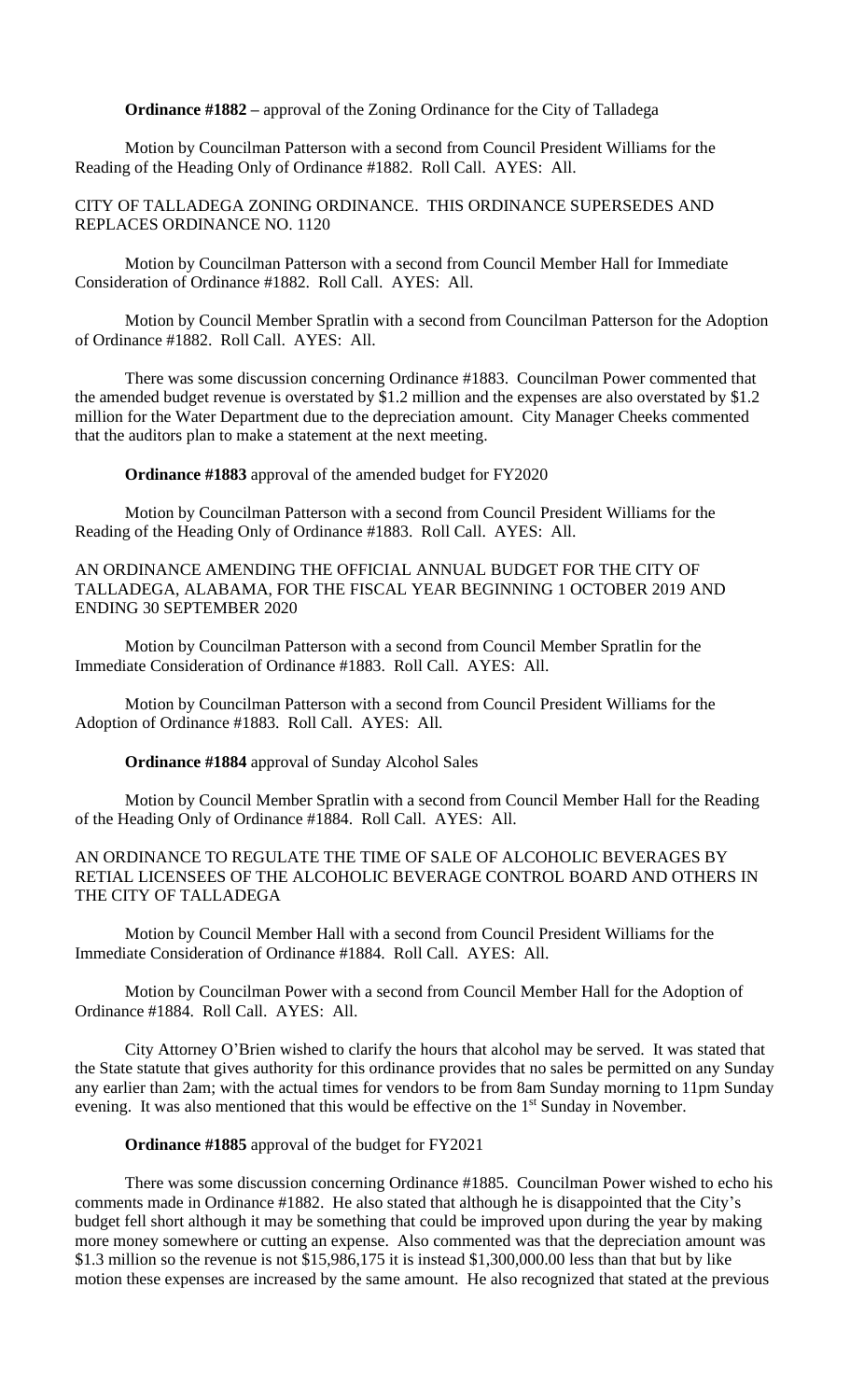meeting there were some excesses in some budgets, but have since found out that it is based on a modified accrual system of financing and affects this budget in that a lot of these expenses come in strong at the end of the year due to the accrual basis, and is recognize at the end of the year; so it would nullify his comment concerning the excess budgets.

Motion by Council Member Spratlin with a second from Councilman Patterson for the Reading of the Heading Only of Ordinance #1885. Roll Call. AYES: All.

## AN ODINANCE APPROVING THE OFFICIAL ANNUAL BUDGET FOR THE CITY OF TALLADEGA, ALABAMA, FOR THE FISCAL YEAR BEGINNING 1 OCTOBER 2020 AND ENDING 30 SEPTEMBER 2021

Motion by Councilman Patterson with a second from Councilman Power for Immediate Consideration of Ordinance #1885. Roll Call. AYES: All.

Motion by Councilman Patterson with a second from Councilman Power for the Adoption of Ordinance #1885. Roll Call. AYES: All.

### **Annual Contracts**

**Resolution #5088** approving a contract with Kirkpatrick Concrete of Birmingham for concrete products per bid specifications

Motion by Councilman Patterson with a second from Council President Williams for the approval of Resolution #5088. Roll Call. AYES: All.

**Resolution #5089** approving a contract with Webb Concrete of Oxford for Masonry Sand per bid specifications

Motion by Councilman Patterson with a second from Council President Williams for the approval of Resolution #5089. Roll Call. AYES: Council President Williams, Councilman Patterson, Council Member Hall, and Council Member Spratlin ABSTAIN: Councilman Power

**Resolution #5090** approving a contract with Crawford Office Supply of Anniston for janitorial supplies per bid specifications

**Resolution #5091** approving a contract with Crawford Office Supply of Anniston for office supplies per bid specifications

**Resolution #5092** approving a contract with NAFECO of Decatur for Personal Protective Equipment (PPE) per bid specifications

**Resolution #5093** approving a contract with Sunbelt Fire of Fairhope for Personal Protective Equipment (PPE) per bid specifications

**Resolution #5094** approving a contract with Recyc Systems Southeast for sludge removal services from the Wastewater Treatment Plant facilities per bid specifications

**Resolution #5095** approving a contract with Vulcan Materials of Birmingham for stone products per bid specifications

**Resolution #5096** approving a contract with Express Oil and Waites Tire of Talladega for vehicle maintenance per bid specifications

**Resolution #5097** approving a contract with Service Chemicals of Birmingham, Harcros of Bessemer, Cedarchem of Georgia and Colonial Chemicals of Georgia for water chemicals per bid specifications

**Resolution #5098** approving a contract with Ferguson Waterworks of Pelham, Empire Pipe of Birmingham, Core & Main of Pelham, Consolidated Pipe of Birmingham, G&C Supply of Tennessee, and Southern Pipe of Birmingham for water construction supplies per bid specifications

**Resolution #5099** approving a contract with Brown & Bigelow of Florida for work uniforms per bid specifications

Motion by Councilman Patterson with a second from Council Member Hall for the approval of Resolution #5090 to Resolution #5099. Roll Call. AYES: All.

### **Weed Abatement**

**Resolution #5118** to assess a weed abatement lien on Vacant lot on Knox St.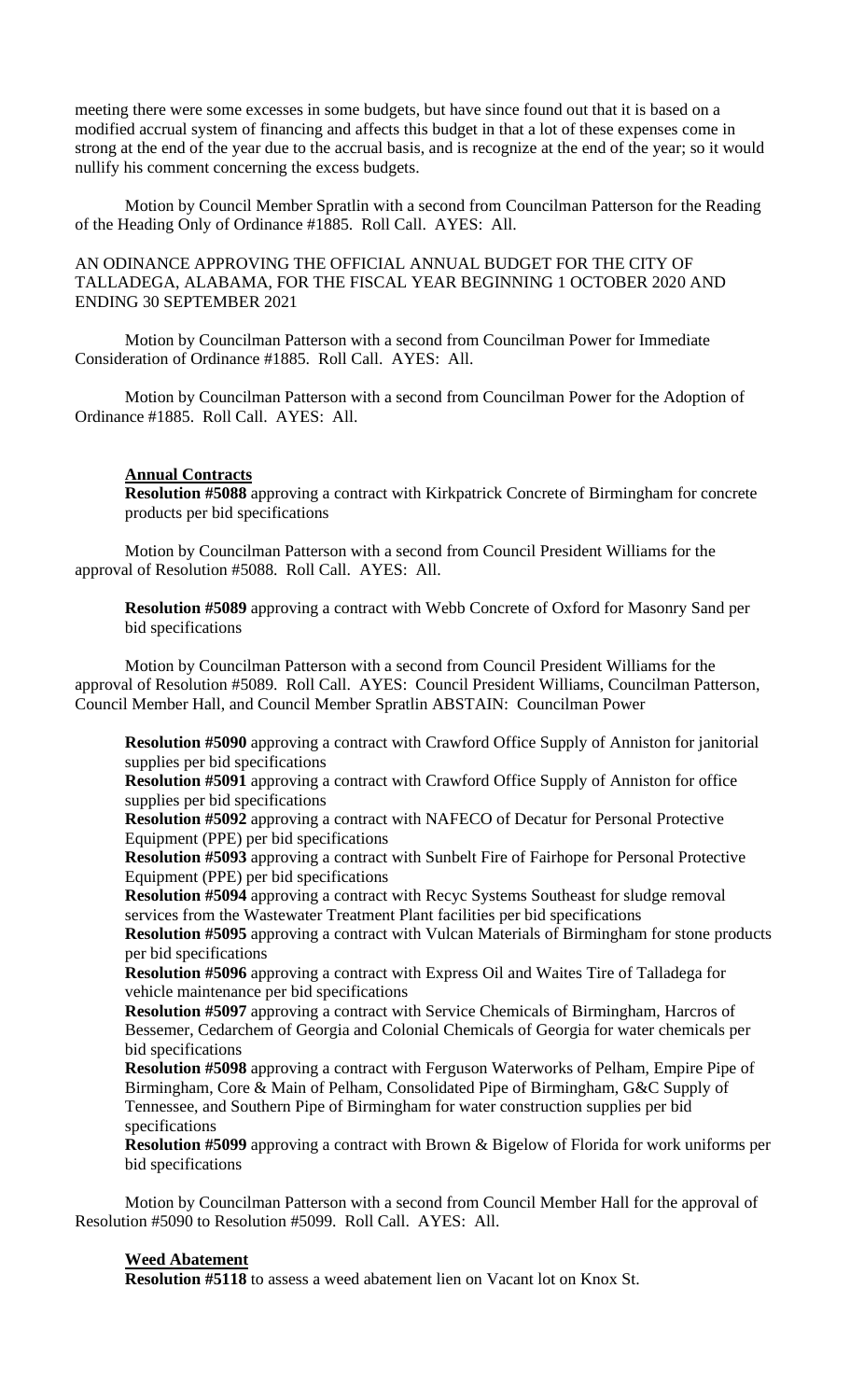**Resolution #5119** to assess a weed abatement lien on Vacant lot on Knox St. **Resolution #5120** to assess a weed abatement lien on Vacant lot on Knox St. and corner of Ave H **Resolution #5121** to assess a weed abatement lien on 813 Cruikshank St. **Resolution #5122** to assess a weed abatement lien on House on hill of Ave K **Resolution #5123** to assess a weed abatement lien on Vacant lot on Coosa St. **Resolution #5124** to assess a weed abatement lien on 102 McClellan St. **Resolution #5125** to assess a weed abatement lien on 904 Summer St. **Resolution #5126** to assess a weed abatement lien on Mapco Express Inc. on Broadway **Resolution #5127** to assess a weed abatement lien on 404 West Street South **Resolution #5128** to assess a weed abatement lien on 410 Broome St. **Resolution #5129** to assess a weed abatement lien on 512 McMillan St. **Resolution #5130** to assess a weed abatement lien on 407 Dumas Ave. **Resolution #5131** to assess a weed abatement lien on 515 Lawson St. **Resolution #5132** to assess a weed abatement lien on Vacant lot on corner of Jackson and College St **Resolution #5133** to assess a weed abatement lien on 101 Silverwood Drive **Resolution #5134** to assess a weed abatement lien on 308 East Damon Ave. **Resolution #5135** to assess a weed abatement lien on Old Cash and Carry building and lot on Hwy. 21 South/Fort Lashley **Resolution #5136** to assess a weed abatement lien on Vacant lot on Knox St.

Motion by Council Member Spratlin with a second from Councilman Patterson for the approval of Resolution #5118 to Resolution #5136. Roll Call. AYES: All.

Council Member Spratlin inquired if the basement located at 101 Silverwood Drive would be handled correctly. City Manager Cheeks stated that per the bid specifications, the debris will need to be removed and the property be left in a state where it is easily mowed. The time line for the contractor was also brought up for questioning. City Manager Cheeks also commented that after the building as been officially condemned by the Council, the property owner has a certain amount of time to take it down themselves with the 30 days starting today.

**Resolution #5137** for condemned structure located at 101 Silverwood Drive **Resolution #5138** for condemned structure located at 722 Pulliam St.

Motion by Council Member Spratlin with a second from Council President Williams for the approval of Resolution #5137 and Resolution #5138. Roll Call. AYES: All.

**Resolution #5139** to accept the National Aging and Transportation Grant

Motion by Councilman Patterson with a second from Council Member Spratlin for the approval of Resolution #5139. Roll Call. AYES: All.

**Resolution #5140** approving a façade grant to the owner of 108 Court Square East

Motion by Councilman Patterson with a second from Council Member Spratlin for the approval of Resolution #5140. Roll Call. AYES: All.

**Resolution #5141** approving weed abatement annual contract with Greenwood Lawn  $\&$ Landscape per bid specifications pending compliance with insurance and licensing requirements

Motion by Councilman Patterson with a second from Council President Williams for the approval of Resolution #5141. Roll Call AYES: All.

**Resolution #5142** approving LMO lease renewal

Motion by Councilman Patterson with a second from Council Member Hall for the approval of Resolution #5142 with address location being corrected. Roll Call. AYES: Council President Williams, Councilman Patterson, Council Member Hall, and Council Member Spratlin ABSTAIN: Councilman Power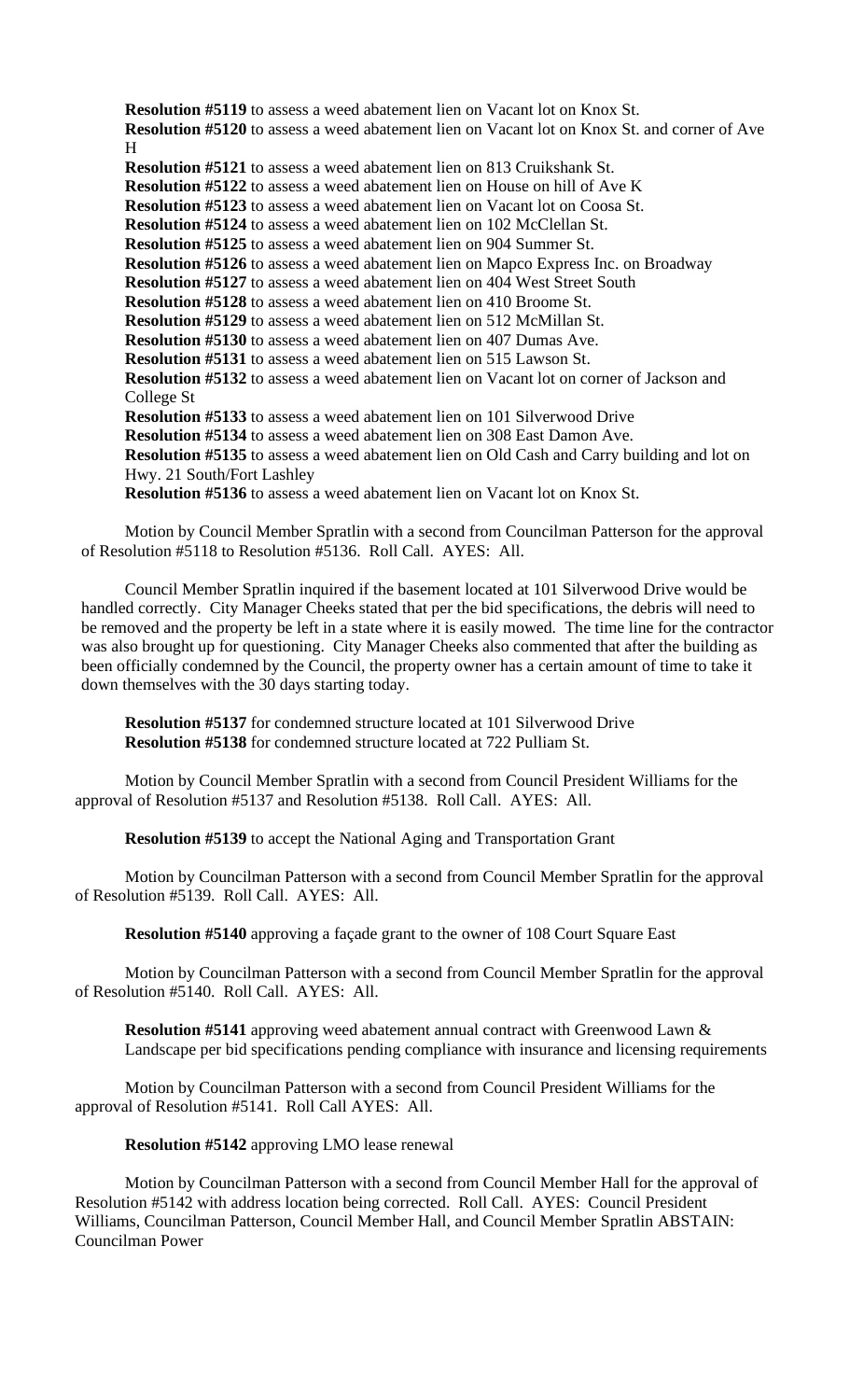Motion by Councilman Patterson with a second by Council President Williams to approve invoices and expenditures for the Water Department. AYES: All.

# **Water Department Expenditures for 9/4/2020 to 9/29/2020 \$ 453,024.76** Water/Sewer Fund 453,024.76

Due to the upcoming holidays, the City Council meetings have been scheduled for October 26 and November 2.

City Manager Cheeks wished to point out the window decals that have been installed on the City owned buildings next to the Ritz Theatre celebrating the local sports teams. She also mentioned that one lane on Hwy. 77 North has been closed off due to the work being done on the access road for the Stone Hill Booster Station. It was also noted that the City received two Alabama Power foundation grants which will be used to help with the renovation to the Chamber of Commerce parking lot and the Alabama Power Good Roots foundation grant which will be used to replace older trees in the Chamber parking lot. It was also mentioned that the delineators have mostly been installed at Talladega College with some additional signage concerning the road closure. City Manager Cheeks also informed the Council that the CIP budget should be available by November 2. She also made mention that the Christmas parade this year would be held on December  $7<sup>th</sup>$  and although there would not be a Christmas on the Square event this year, Christmas decorations would be installed around the Square before Thanksgiving and a tree lighting ceremony will be planned before the Christmas parade.

Council President Williams wished to congratulate Mayor Ragland on his new addition and also wished to thank Councilman Patterson for his work in helping with the transportation grant which will help benefit AIDB.

Councilman Power inquired if the window decals that were installed on the City buildings would be available for other property owners to obtain. City Manager Cheeks stated that if the property owner wished to coordinate with the City or commence privately, her office would provide the information on ordering the decals. He also inquired as to the amount of complaints concerning garbage pickup. City Manager Cheeks commented that the complaints had been reduced. She also mentioned that WCA would be donating dumpsters for the City's Clean Up Day at Wedhadkee and representatives from the company would be present at the next meeting held in the Chambers. Council Member Spratlin commented that she had not stopped receiving calls complaining about the trash pickup and requested a remedy. City Manager Cheeks requested that specific addresses be submitted to her of those who had complaints and also commented that there were containers the previous trash company still needed to pick up.

Council Member Spratlin commented that the hiring freeze is still in effect and would be looked into at the next meeting as to the possibility of lifting it.

Mayor Ragland stated that a citizen had contacted him concerning trash pickup and would be submitting the address to the City Manager to look into. He also inquired if it would be possible to instruct local business owners how to apply for bids with the City. City Manager Cheeks stated that if the business owner would contact them, the City would direct them on the process. Mayor Ragland also mentioned that on October 17 he would be joining the Primary Care Center of Southeast Alabama in hosting Covid-19 testing located next to the Dept. of Health.

Councilman Power commented that the City Manager Performance Evaluation was up for review. It was decided that Councilman Power and Council Member Spratlin spearhead the review using the same form as previously used in June. It was requested that the evaluation forms be hand delivered to the Council.

Motion by Council Member Spratlin with a second from Council President Williams for adjournment. AYES: All.